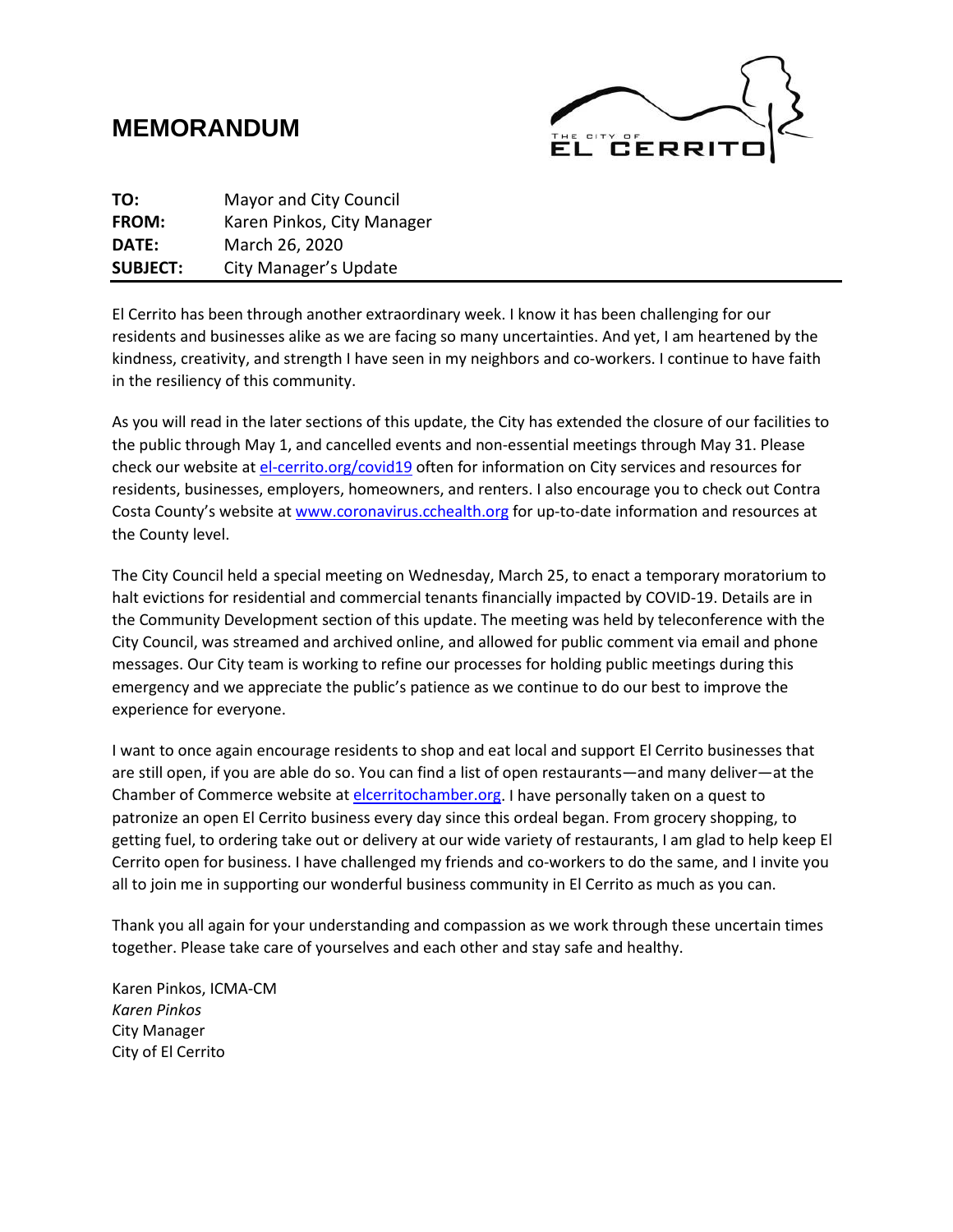# **TABLE OF CONTENTS**

- [CORONAVIRUS](#page-1-0) UPDATE
- [CITY MANAGEMENT](#page-1-0)
- [EMPLOYMENT OPPORTUNITIES](#page-2-0)
- [COMMUNITY DEVELOPMENT](#page-3-0)
- [PUBLIC WORKS](#page-5-0)
- [RECREATION](#page-8-0)
- UPCOMING EVENTS
- ATTACHMENTS/FLYERS

• [FIRE](#page-5-0)

# <span id="page-1-0"></span>**CORONAVIRUS (COVID-19) UPDATE – CITYWIDE CLOSURES AND LIMITED SERVICES**

## **City offices will be closed through May 1, 2020. All City events and non-essential meetings are cancelled through May 31, 2020.**

The closure of all City offices has been extended through May 1, 2020. City offices are closed to the public as a result of the shelter in place order by the County Health Department and the Governor to help reduce the spread of the COVID-19.

Additionally, all non-essential events and meetings are canceled through May 31, 2020. The summary of closures are as follows:

- City facilities will remain closed through May 1.
- Recreation services and programs will remain closed through May 1.
- Parks are open, but playgrounds are closed.
- All events and non-essential public meetings are canceled through May 31. Events through May include Earth Day (April 18); Bike to Work Day; and Garage Sale (May 16)

City Council meetings will continue the current schedule and some essential meetings (such as Planning Commission) may also need to be scheduled.

#### **What can I do? What's open?**

These essential services will remain open:

- City/County government services: Police stations, fire stations, hospitals/clinics and healthcare operations, jails, courts, garbage/sanitation, transportation, utilities (water, power, and gas)
- Gas stations
- Pharmacies
- Food: Grocery stores, farmers markets, food banks, convenience stores, take-out and delivery restaurants
- Hardware stores/plumbers
- Banks
- Community benefit organizations on a case-by-case basis
- Laundromats/laundry services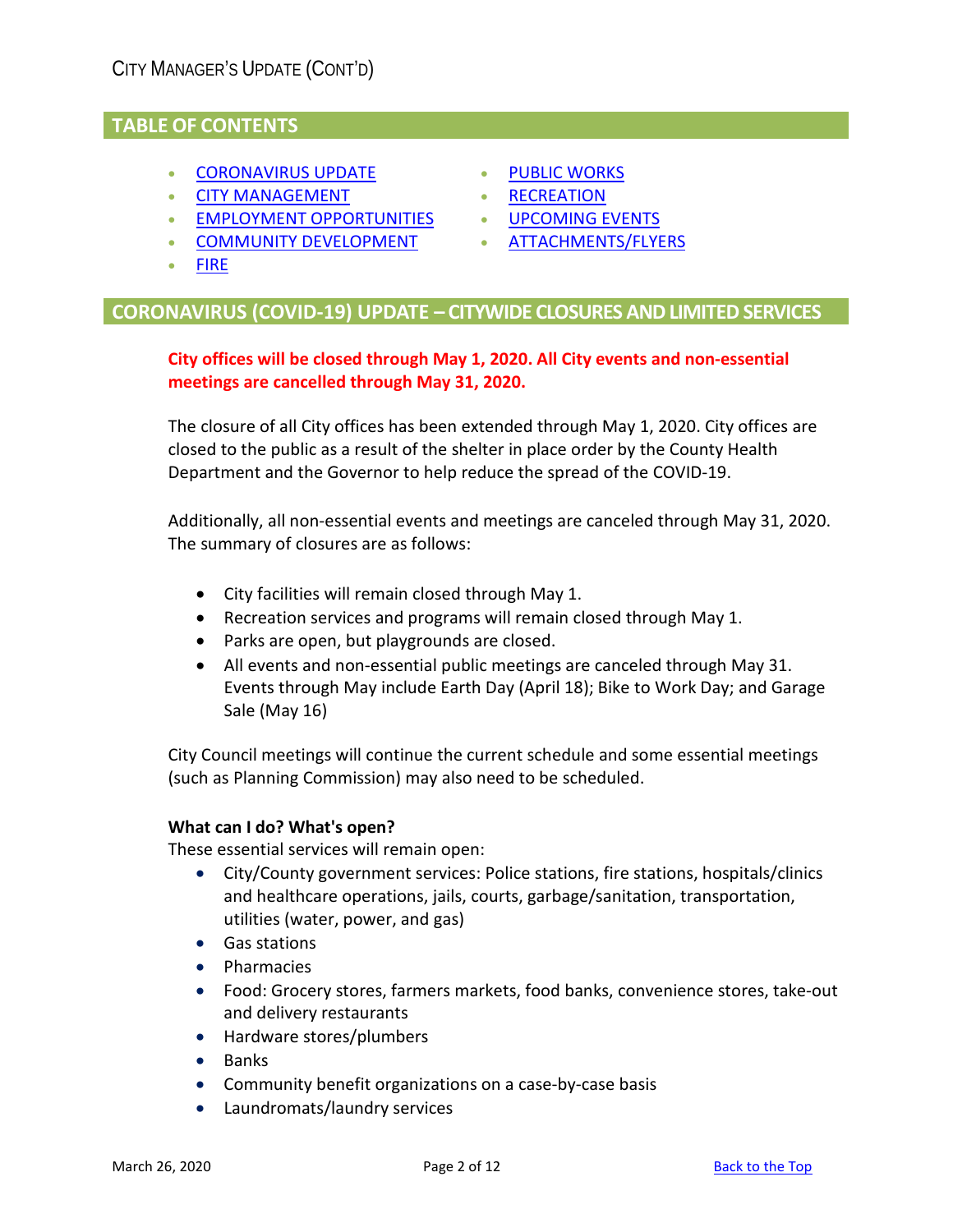#### **What's closed?**

- Dine-in restaurants
- Bars and nightclubs
- Entertainment venues
- Gyms and fitness studios

#### Open restaurants and cafes in El Cerrito

The El Cerrito Chamber of Commerce is maintaining a list of businesses, including restaurants and cafes in El Cerrito, that are open for take-out and/or delivery. Please visit [elcerritochamber.org](https://www.elcerritochamber.org/) and support our local economy.

As the situation changes, we will post new information on our City website at [el](http://www.el-cerrito.org/covid19)[cerrito.org/covid19.](http://www.el-cerrito.org/covid19) If you'd like to receive notices, please go to [el-cerrito.org/notifyme](http://www.el-cerrito.org/notifyme) and select "Coronavirus (COVID-19) Update".

Here are links to other agencies' pages for service and information updates:

- [State of California](https://covid19.ca.gov/)
- [Contra Costa Health Services](https://www.coronavirus.cchealth.org/)
- [California Department of](https://www.cdph.ca.gov/Programs/CID/DCDC/Pages/Immunization/ncov2019.aspx) Public Health
- [Centers for Disease Control and Prevention](https://www.cdc.gov/coronavirus/2019-nCoV/index.html)
- [West Contra Costa Unified School Closures](https://www.wccusd.net/)
- [AC Transit Service Updates](http://www.actransit.org/servicebulletins/)

# **CITY MANAGEMENT**

#### City Council Meetings and Public Comments

During the COVID-19 State of Emergency, and suspension of certain provisions of the Brown Act (Pursuant to Executive Order N-29-20), City Council meetings will be held remotely, with no physical location for public participation. The public will still have the same ability to listen and view from home. The next regularly scheduled City Council meeting will be on Tuesday, April 7 at 7:00 p.m.

Public comments can be submitted in one of two ways:

- 1. Via email t[o cityclerk@ci.el-cerrito.ca.us](mailto:cityclerk@ci.el-cerrito.ca.us)
- 2. Via voicemail at (510) 306-2558

<span id="page-2-0"></span>For complete and up-to-date details on how to submit public comments during the COVID-19 State of Emergency, please visit [www.el](http://www.el-cerrito.org/CouncilMeetingMaterials)[cerrito.org/CouncilMeetingMaterials](http://www.el-cerrito.org/CouncilMeetingMaterials) or select [this link.](http://el-cerrito.org/DocumentCenter/View/13983/Instructions-for-Public-Comments)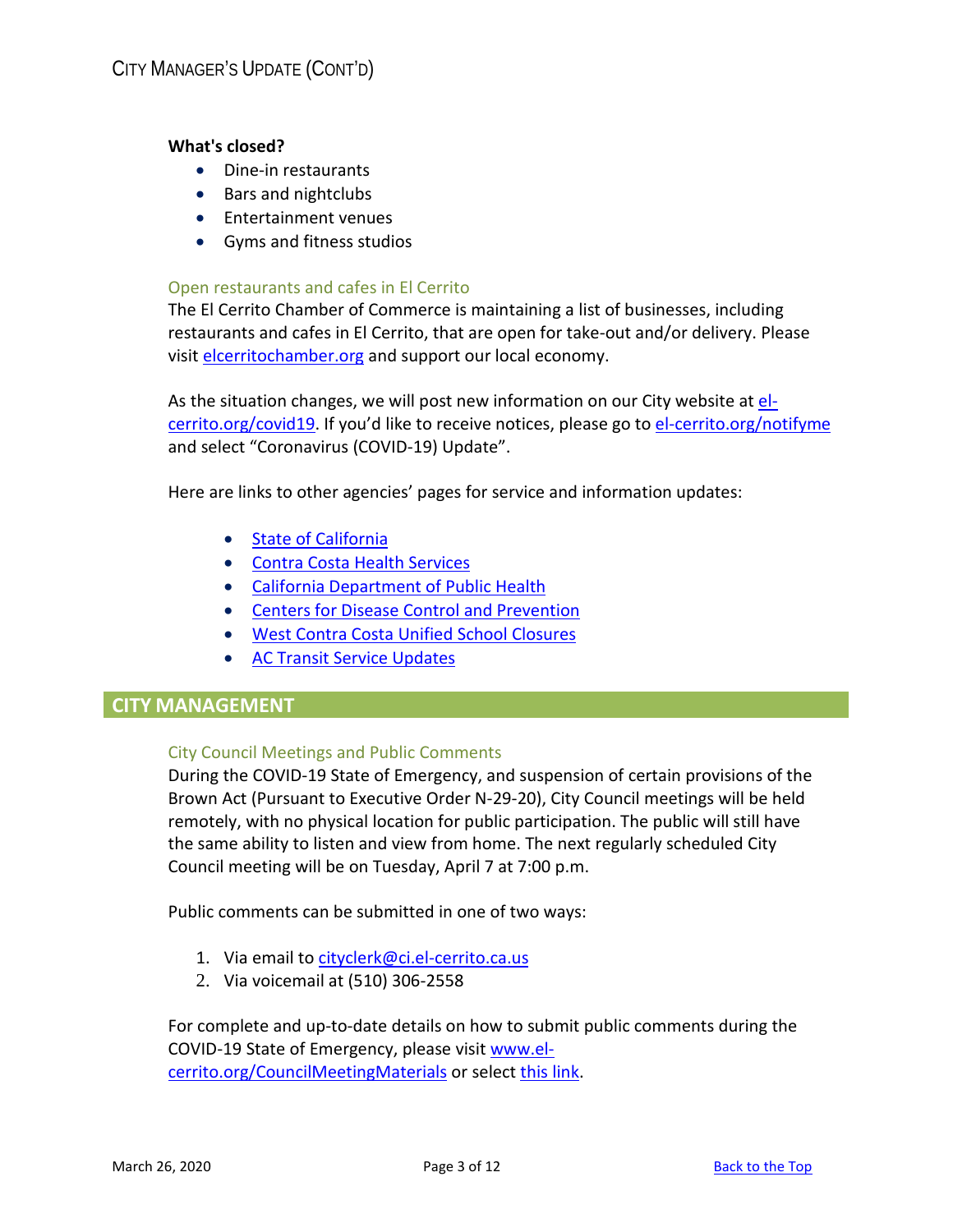# <span id="page-3-0"></span>**COMMUNITY DEVELOPMENT**

#### Planning and Building Divisions

As a reminder, while City offices remain closed, the Planning and Building Divisions will continue to process permits with modified procedures. For more information, please visit [www.el-cerrito.org/CommDev.](http://www.el-cerrito.org/CommDev) For information about your particular project, please emai[l building@ci.el-cerrito.ca.us](mailto:building@ci.el-cerrito.ca.us) or planning@ci.el-cerrito.ca.us

#### Business Resources & Support During Covid-19 Crisis

If you are a business owner, the City has compiled a list of resources and services to support you during these difficult times. Please visit [www.el-cerrito.org/COVID19](http://www.el-cerrito.org/COVID19) and click *Business Resources* for more information. If you have questions, please contact Community Development staff by email at [community@ci.el-cerrito.ca.us.](mailto:community@ci.el-cerrito.ca.us)

[Contra Costa Small Business Development Center](https://www.contracostasbdc.org/) provides business located in the County with help applying for relief, navigating available resources, cash flow concerns, supply chain interruptions, workforce capacity, insurance coverage and more at no cost. For one-on-one consultation and advising, please contact their office by phone or email at: (925) 222-5228 or [admin@contracostasbdc.org.](mailto:admin@contracostasbdc.org)

The City and our partners at the El Cerrito Chamber of Commerce encourage community members to help support our local restaurants, cafes, grocery stores, hardware/home goods, vehicle-related stores and other essential service businesses whenever possible. Many are operating under limited hours but continue to provide take-out and delivery options as well as gift cards for purchase. For a list of businesses, please visit [www.elcerritochamber.org.](http://www.elcerritochamber.org/)

#### COVID-19 Effect on Tenant Protections

On March 25, 2020, the City Council joined other local cities in adopting an [Urgency](https://elcerritoca.civicclerk.com/web/UserControls/DocPreview.aspx?p=1&aoid=297)  [Ordinance](https://elcerritoca.civicclerk.com/web/UserControls/DocPreview.aspx?p=1&aoid=297) enacting a temporary moratorium to halt evictions for residential and commercial tenants financially impacted by COVID-19. At this time, the Ordinance is set to expire on May 31, 2020, consistent with the **Governor's Executive Order**, unless extended through a future action. The Ordinance does not establish rent forgiveness but provides temporary rent forbearance to those who qualify by providing 6-months, from the Ordinance expiration date, to catch up on unpaid rent and suspends late fees from being charged for qualified tenants who can demonstrate loss of income or revenue due to COVID-19.

The City encourages tenants to notify their property owner/manager to discuss a repayment plan if you are experiencing loss of income from work, childcare costs related to school closures, or healthcare costs related to COVID-19. Property owners also have expenses mounting and similar actions are being taken by the Federal Government and banking industry to provide mortgage and other relief.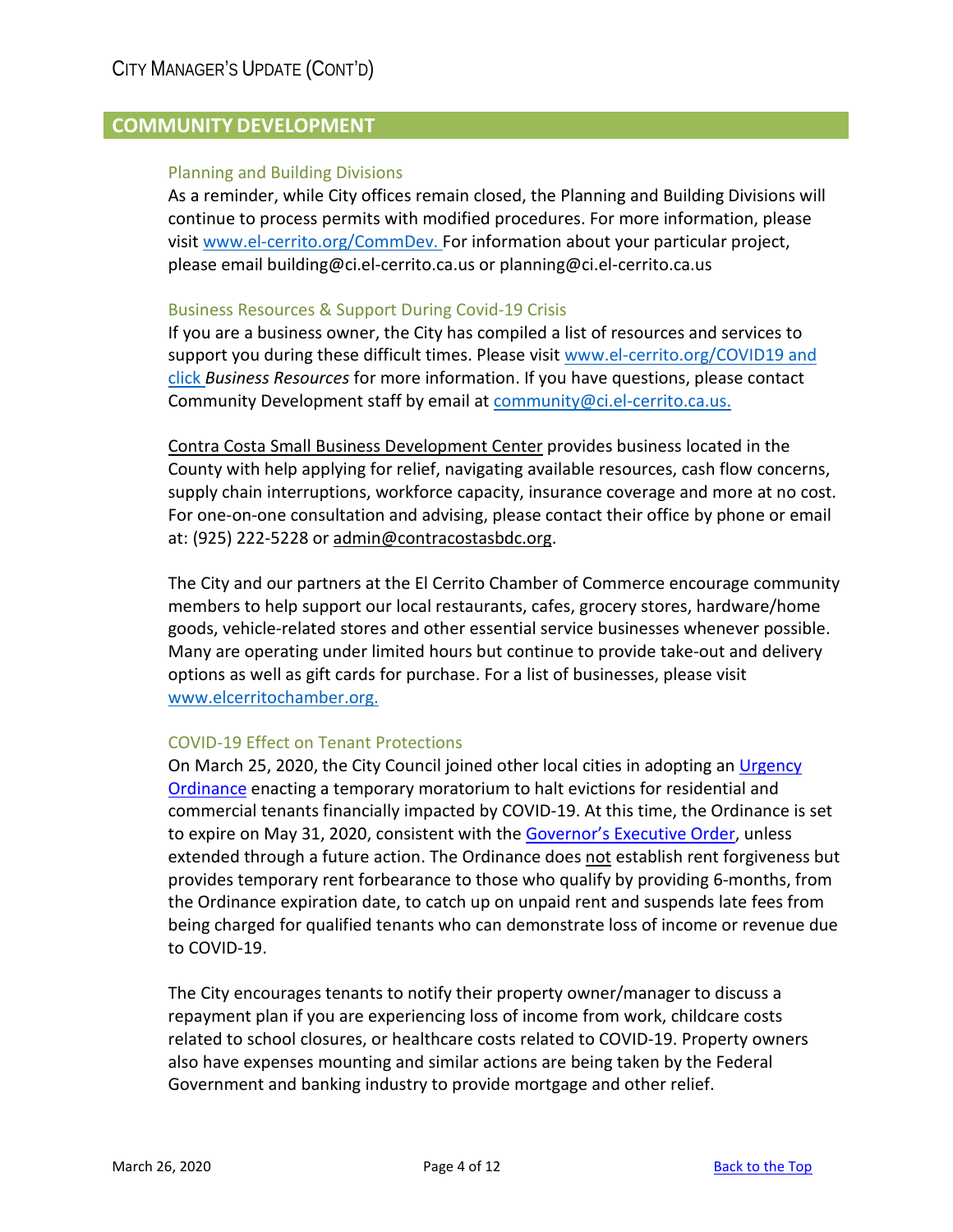City staff is currently working to develop Frequently Asked Questions (FAQ) that will be posted on our website in the coming days. Please visi[t www.el-cerrito.org/COVID19](http://www.el-cerrito.org/COVID19) for the latest information. Additional information regarding tenant protections is available at el-cerrito.org/tenantprotections. If you have questions, please contact Aissia Ashoori, Housing Analyst, at [aashoori@ci.el-cerrito.ca.us.](mailto:aashoori@ci.el-cerrito.ca.us)

## **FIRE**

#### Coronavirus Impacts

The El Cerrito Fire Department currently has no one in isolation or quarantine due to the coronavirus. Two members who were out last week with potential symptoms have returned to work when the conditions subsided without further problems. However, the County has 30 fire personnel who are off work and in isolation for possible exposures. Most of these are in Con Fire and operate County ambulances.

The Fire Department has had an increase in medical incidents with contact being made with screened positive patients. Using personal protective equipment, we have been able to keep our exposure risk low.

#### Prescribed Burns

There are several piles of brush left over from last year's vegetation management projects in the Hillside Natural Area that the Fire Department was getting ready to burn. However, with the current 'Shelter in Place" being enacted, the Fire Department has suspended these operations, due to the number of residents staying at home who potentially could be affected by the smoke. Once the current restrictions are lifted, attempts will be made to complete the burns prior to the weather getting too dry or warm.

#### Vegetation Management & Weather

The dry weather in February caused early curing of the annual grasses and fuels. This led to the several vegetation fires being started, many from homeless encampments in and around the City. With the recent rains these past two weeks, our Hillside Natural Area as well as residential parcels will be experiencing a second growth of annual fuels which is going to create greater fire threats and increase the need for vegetation inspections this year and potentially forced abatements. Fire Prevention will be starting these inspections no later than May 1 or possibly even earlie,r depending on the weather. Updated information for the residents is being developed and will be added to the website in April.

#### Fire Safety Inspections

The Fire Department does over 700 fire safety inspections each year for all the commercial buildings and apartments in the City. Due to the current need to maintain social distance as well as many businesses being closed, we are suspending these inspections for now. This will require an increase in these inspections once the "Shelter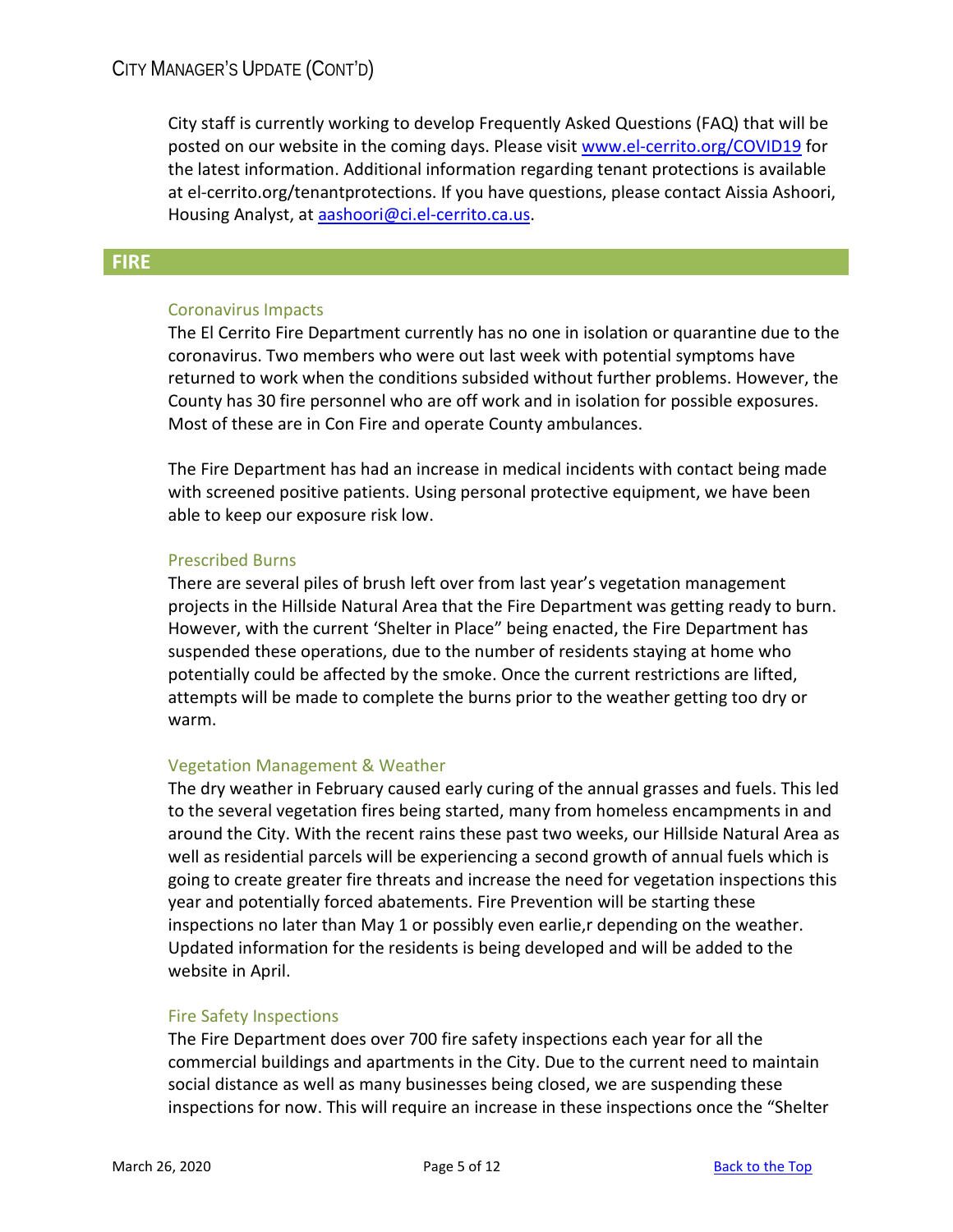in Place" is lifted.

### **POLICE**

### Online Reporting and Health Order Violations

The Police Department has expanded the number of incidents that can be reported online. Along with theft, vandalism, and fraud incidents, community members can now report suspected violations of Contra Costa County Health Department orders. The community is encouraged to use this service to reduce the amount of in-person exposures.

#### <https://www.el-cerrito.org/985/Online-Police-Reporting>

#### Police Department Deployments

The Police Department continues to patrol the streets and respond to calls. The ECPD is holding back a relief team to ensure that patrol operations continue, in the event of a coronavirus outbreak in the department. The ECPD encourages all our community members to stay in touch with their neighbors and help where they can, within the guidelines established by the Health Department.

## <span id="page-5-0"></span>**PUBLIC WORKS/RECYCLING CENTER**

#### Continuing Public Works Services during COVID-19

The March 16 order from the Health Officer of Contra Costa County directed all individuals living in the County to shelter at their place of residence, to reduce the spread of COVID-19. The order also provided exemptions for essential activities, including ensuring the continuance of "essential government functions." These include operations and maintenance of "essential infrastructure" which includes, but is not limited to, public works construction, utilities, storm drains, streets, and solid waste collection and removal.

Similarly, the state and federal government identified "essential critical infrastructure sectors" that are considered vital to the health and well-being of the public so that state and local government should strive to maintain normal operations during the COVID-19 emergency. Many Public Works functions fall under these categories. As such, although City buildings are closed to the public, the City's Public Works Department continues to operate many of its programs. These include curbside recycling pick-up, most maintenance and engineering services, and construction of capital improvement projects. We are encouraging the public to conduct all possible businesses via email and phone. We will do our best to respond in a timely manner.

#### Recycling and Solid Waste Services

Curbside recycling and solid waste services are essential services that are continuing. However, the Recycling Center Drop-Off Area and Administrative Office are closed to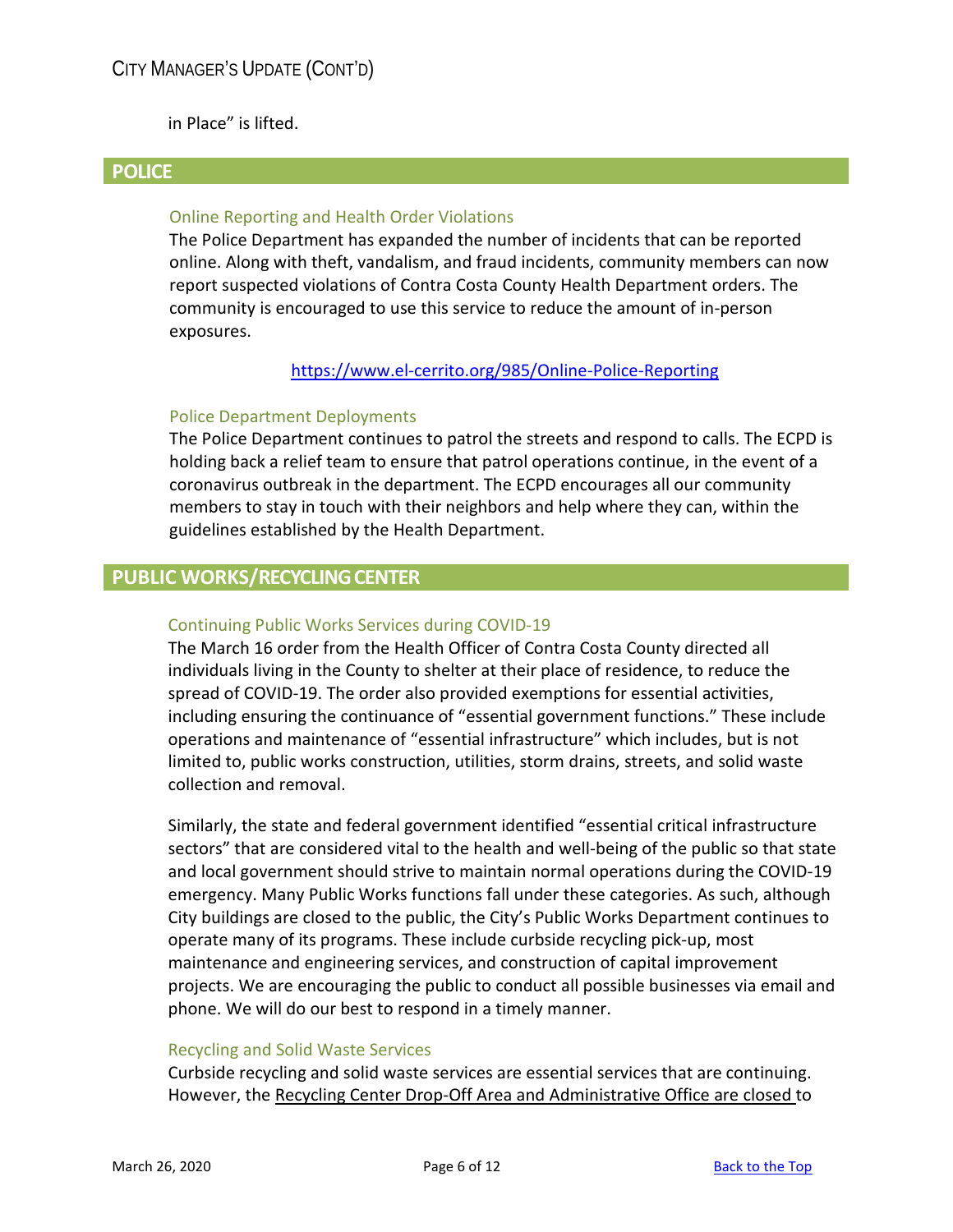the public. For any Recycling related questions, please email [greenassistant@ci.el](mailto:greenassistant@ci.el-cerrito.ca.us)[cerrito.ca.us](mailto:greenassistant@ci.el-cerrito.ca.us) or call the Recycling + Environmental Resource Center at (510) 215-4350. Visit our website for updates: [Recycling + Environmental Resource Center.](http://www.el-cerrito.org/533/Recycling-Environmental-Resource-Center)

## Landscaping Maintenance

An example of essential maintenance services continuing at this time is landscaping operations, including work completed by City contractors. The City's landscaping contractors are as follows:

- Rubicon Enterprises for all parks and path easements;
- New Image for the Ohlone Greenway, Baxter Creek Gateway and Cerrito Creek pedestrian path; and
- Coast Landscaping for streetscapes, medians and building grounds.

Our landscaping contractors protect public health and safety by collecting litter and solid waste, ensuring sightlines are maintained for pedestrians and vehicles, and reducing fire risk by controlling weeds and vegetation, among other important duties. In performing all of these duties, the City is taking precautions to ensure employees wear Personal Protective Equipment, where applicable, and that Social Distancing requirements are met.

#### Encroachment Permits

An example of essential engineering services continuing at this time is the processing of Encroachment Permits for infrastructure work in the public right-of-way performed by private contractors, such as sewer plumbing contractors, and utility companies, such as PG&E and EBMUD. We are providing property owners, contractors and utility companies options to electronically submit permit applications, and if absolutely necessary, also scheduling in-person appointments at City Hall.

#### Additional Public Works Services

If you need assistance during this time, please contact the following:

- *Maintenance Services -* For any maintenance requests or concerns related to street trees, streets, storm drains, streetlights, please email [maintenance@ci.el](mailto:maintenance@ci.el-cerrito.ca.us)[cerrito.ca.us](mailto:maintenance@ci.el-cerrito.ca.us) or call Maintenance at (510) 215-4369. In case of an urgent Maintenance issue, such as flooding, after regular business hours or during a weekend or holiday, please call El Cerrito Police Dispatch (Non-Emergency) at (510) 233-1214.
- *Engineering Services -* For any Encroachment Permit, Capital Improvement Project or traffic improvement-related questions, please email [street@ci.el](mailto:street@ci.el-cerrito.ca.us)[cerrito.ca.us](mailto:street@ci.el-cerrito.ca.us) or call the Engineering Division at (510) 215-4382.

For additional Public Works information, please visit [el-cerrito.org/136/Public-Works.](http://www.el-cerrito.org/136/Public-Works)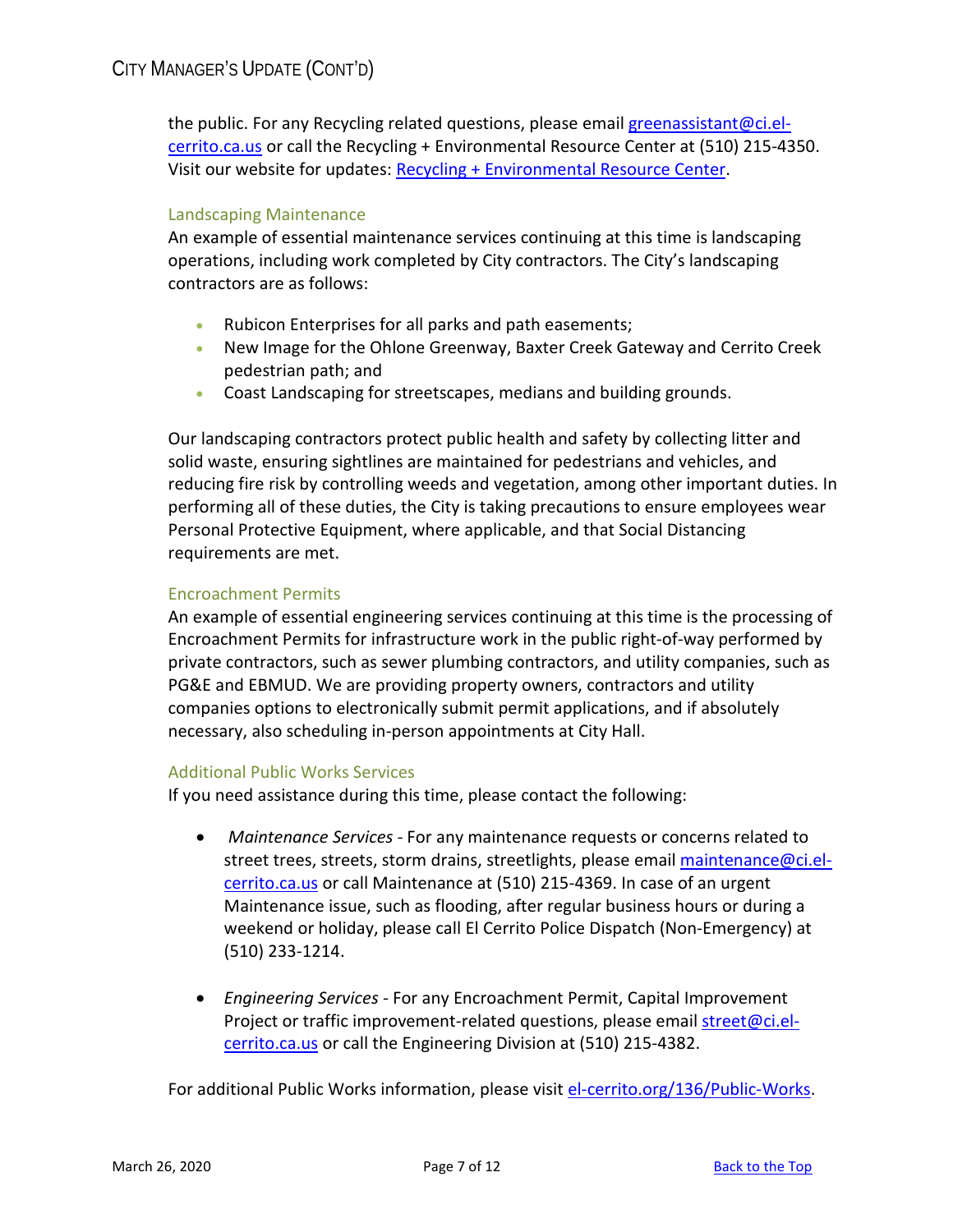We appreciate your understanding as we try and navigate through this difficult time.

## Temporarily Closing Playgrounds

During the shelter-in-place order, many community members are relieving stress and staying healthy by going for walks or runs in El Cerrito neighborhoods, as allowed by the order, which may include visiting a neighborhood park. However, in doing so, it is important to practice Social Distancing and to be careful of the potential for the spread of COVID-19 on shared surfaces. In response to heavy park usage and new concerns, the City has determined it is necessary to temporarily close City playgrounds. These closures will help reduce the potential spread of the virus in El Cerrito, and the City looks forward to lifting the closures as soon as it's safe to do so.

#### Special Events Cancelled

Unfortunately, due to the COVID-19 emergency, several special events led or supported by the Public Works Department have been cancelled or postponed through the end of May, including:

- Earth Day Annual Volunteer Appreciation Event and Community Work Parties
- El Cerrito Hillside Festival (visit [www.ectrailtrekkers.org](http://www.ectrailtrekkers.org/) for more information)
- City of El Cerrito Bike to Work Day Energizer Station
- Spring Citywide Garage Sale

#### Eureka Avenue and Lexington Avenue Street Improvement Project Underway

During this COVID-19 public health crisis, public works construction, including capital improvement projects, are considered an essential service. As a result, the City has given GradeTech Inc., the City's contractor, a notice to proceed with construction of the Eureka Avenue and Lexington Avenue Street Improvement Project. The El Cerrito City Council awarded the construction contract to GradeTech Inc. in January 2020. Construction began on March 23, 2020 and is anticipated to take approximately five weeks depending on weather. Construction activities will typically start at 8 a.m. and finish by 5 p.m., Monday through Friday, and on an occasional Saturday. Vehicle travel lanes may be temporarily obstructed, so the public may experience a brief delay during this time.

The project is located on Eureka Avenue from Kearney Street to Liberty Street and Lexington Avenue from Eureka Avenue to one block north, and is within a two-block radius of Fairmont Elementary School, El Cerrito Library, Centennial Park, and the Ohlone Greenway path. The pavement on these roadways are currently in poor conditions, two of the lowest in the City. In addition, street trees have severely displaced sections of pavement, sidewalk, curb and gutter, and shallow storm drainpipes within the roadway are damaged.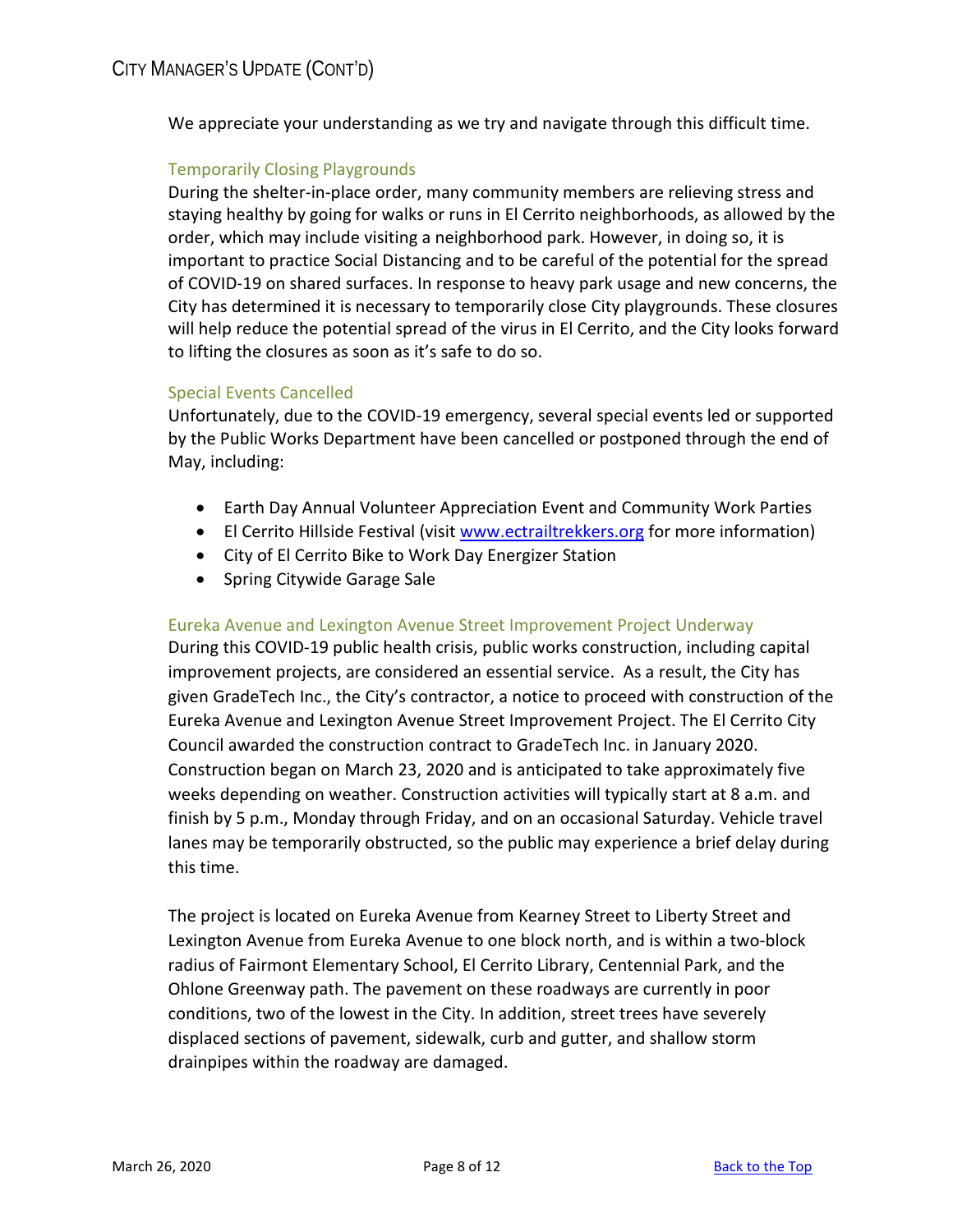<span id="page-8-0"></span>The project will rehabilitate the roadway pavement; reconstruct sections of sidewalk, curb, and gutter that have been damaged by the existing trees; reconstruct storm drain facilities; install new and modified curb ramps; and install new traffic signing and pavement markings. This project will also install an on-street disabled parking space, curb ramps and high-visibility crosswalk to serve the recently renovated Centennial Park at the intersection of Liberty Street and Eureka Avenue.

The project is funded by the City's Measure A Street Improvement funds and SB 1 Local Partnership Program funds and will directly benefit school-age children, current residents, and future residential development by providing safe and accessible walking, biking and driving routes. The project will also extend the useful life of these road segments.

Public Works and GradeTech Inc. have provided notices to residents in the area and had coordinated with Fairmont Elementary School before the school closures. The notices include key contact information for both Public Works and contractor staff. For general questions about the project or other assistance, please contact the City's Engineering Manager/Senior Engineer, Ana Bernardes, at [abernardes@ci.el-cerrito.ca.us;](mailto:abernardes@ci.el-cerrito.ca.us) or call the Public Works Department at (510) 215-4382.

# **RECREATION**

# COVID-19 Response

As part of the City of El Cerrito's COVID-19 transmission mitigation efforts, in accordance with El Cerrito City Council's Declaration of a Local Emergency and Contra Costa County Order of Shelter in Place, the **El Cerrito Recreation Department has closed all facilities and cancelled all classes, programs, special events, and rentals until further notice**. This includes the Spring Egg Hunt scheduled for April 11, 2020. Essential senior services will still take place, as detailed below.

**Recreation offices will remain closed to the public during the shutdown. Please be patient when waiting for a response to an email or phone call.**

The measures being taken are in the best interest of all participants, staff and public health. It is our hope that this will help reduce the spread of the Coronavirus. We appreciate your understanding and cooperation.

There are essential senior services provided by the El Cerrito Recreation Department that will continue to take place. These services are detailed below.

**C.C. Café To-Go Lunch Program (ages 60+)** - weekly meals consisting of 7 frozen meals will be available to seniors ages 60+ years old by request and as available.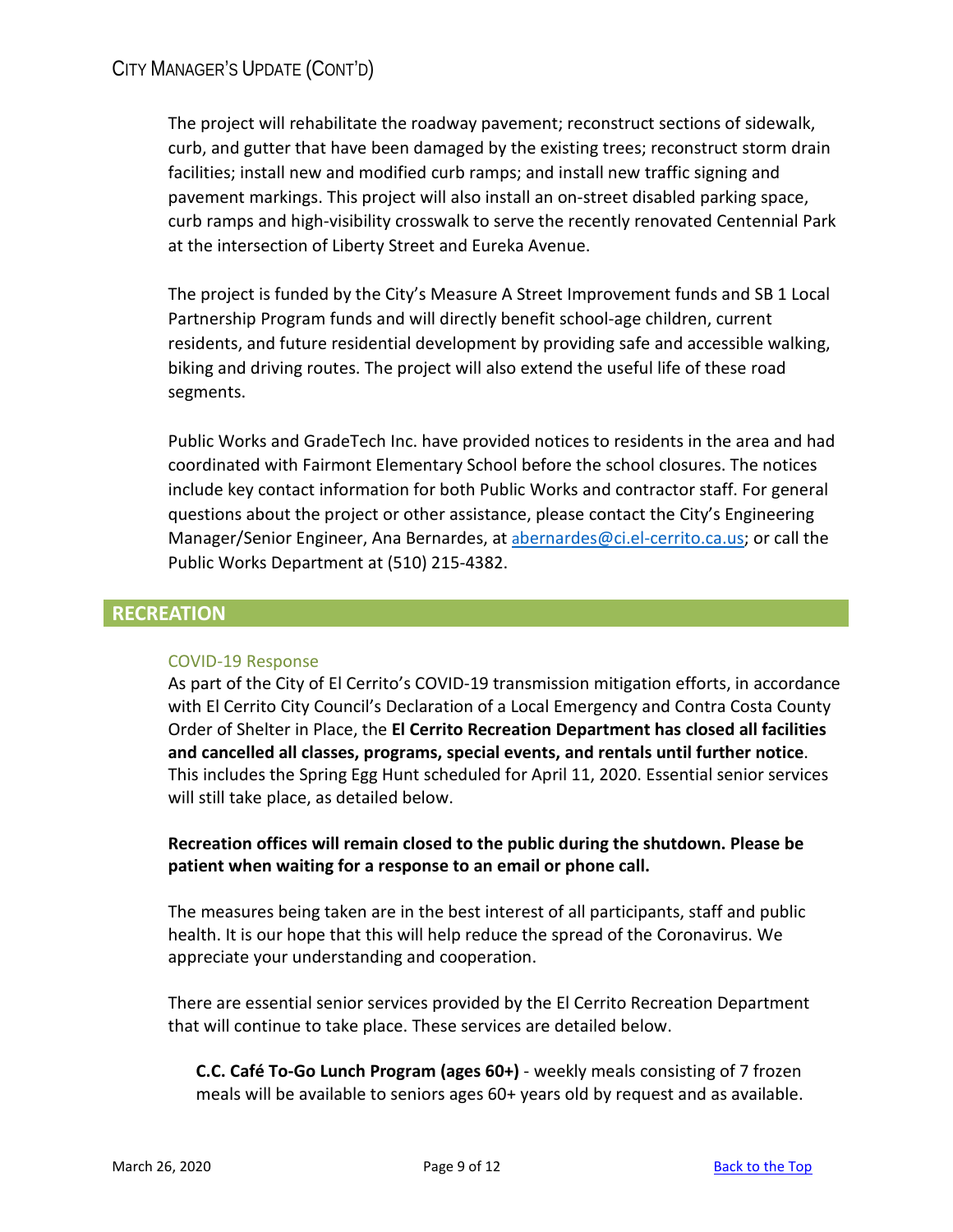- Orders must be placed no later than 12pm on the Monday prior to delivery.
- Meals will be delivered to the homes of senior participants living in El Cerrito on **Wednesdays (new delivery day per County)** between 11am-12pm. Meals will be left on the doorstep of the home.
- Non-El Cerrito resident senior participants must pick up their meals at the Midtown Activity Center, 10940 San Pablo Ave in El Cerrito between 11 a.m. - 11:30 a.m. on Wednesdays.
- To ensure your safety as well as the safety of the driver, meals will be handed to you directly, they will be dropped on your doorstep.
- To place an order for the meals, call (510) 559-7677 or email [midtown@ci.el](mailto:midtown@ci.el-cerrito.ca.us)[cerrito.ca.us.](mailto:midtown@ci.el-cerrito.ca.us) Leave a message with your name and call back number.
- NOTE: Seniors new to the C.C. Café Lunch Program will need to complete registration paperwork to receive meals. Call (510) 559-7677 or email [midtown@ci.el-cerrito.ca.us](mailto:midtown@ci.el-cerrito.ca.us) for more information.

**Meals on Wheels (ages 60+)** – Home-delivered meals for Seniors 60+ may be available through the Meals on Wheels home delivered meals program (subject to availability). Call (510) 412-0166 for more information about this program.

## **Easy Ride Paratransit Service (Essential Transportation ONLY)**

Easy Ride Paratransit Service is available to El Cerrito Residents ages 65+ and residents with disabilities ages 18+ for essential transportation to medical appointments and grocery store trips within El Cerrito boundaries. Rides are limited to Monday, Wednesday, Friday between the hours of 12:30 p.m - 2:30 p.m.

Senior Grocery Shopping trips during reserved times for vulnerable shoppers will take place on Tuesday mornings from 7:30 a.m. – 9:30 a.m. All trips require advance reservation and registration in the Easy Ride Paratransit program is required. To schedule an Easy Ride Paratransit Essential Transportation Trip, call (510) 559-7677 or emai[l midtown@ci.el-cerrito.ca.us.](mailto:midtown@ci.el-cerrito.ca.us)

Midtown Activity Center staff will be return voicemails M-F between 10 a.m. – 12 p.m. Please leave a detailed message including your name, phone number, requested date and location.

#### Refunds During COVID-19 Closure

A message went out to all Recreation participants on Wednesday March 25 regarding our refund process:

On behalf of the entire El Cerrito Recreation Department Staff, I hope this message finds you and your family safe and healthy. The City of El Cerrito has created a webpage, [www.el-cerrito.org/COVID19](http://www.el-cerrito.org/COVID19) with updated information on City services and links to other important information that may be helpful to you.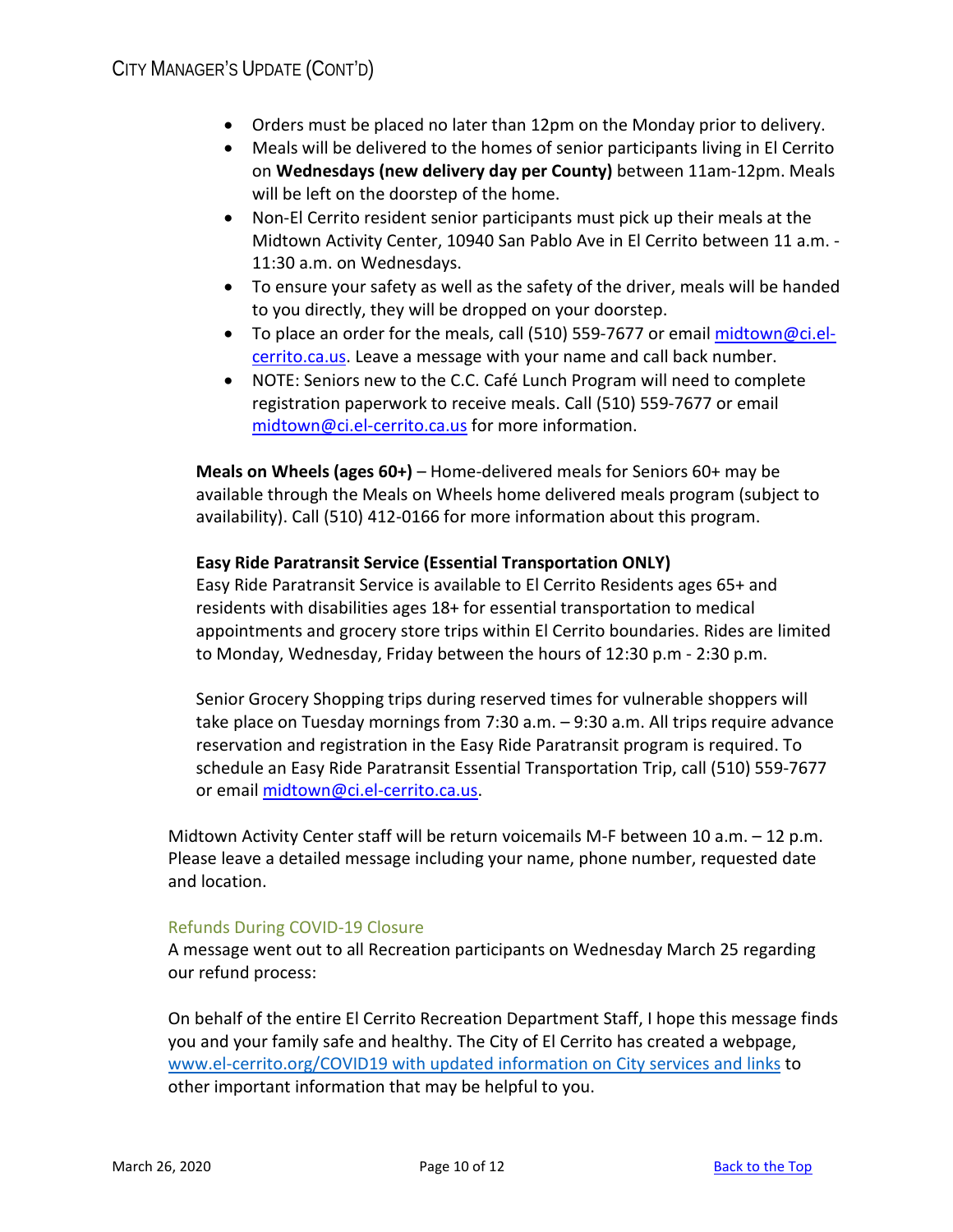As you may be aware, El Cerrito Recreation Department programs are supported by you, our valued patrons, almost entirely through program and rental fees. The City of El Cerrito is doing all that it can to continue supporting essential services as well as being ready to welcome you all back when this crisis is over.

With that in mind, I am hoping that you will consider making the fees that you have paid for programs, services, and rentals that are cancelled, in part or in their entirety, a donation towards this effort. I understand this is a big ask and I do not make it lightly. For those unable to support in this way, fees will be credited to your household account to be used for any future program, rental, service, bill, etc. If this presents a financial hardship, please email us at [recreation@ci.el-cerrito.ca.us](mailto:recreation@ci.el-cerrito.ca.us) to arrange for a refund.

Moving forward, staff has cancelled all automatic payments for childcare, Gators, and all other programs. Staff are primarily working from their homes so please be patient with us as we process your requests.

The El Cerrito Recreation Department's mission is to build community through people, parks, and programs and while this can only be done virtually at the moment, we know that this pandemic will pass one day and it will be essential for our community to come together again. Until then stay home, practice social distancing, wash your hands, and check out some of our free resources to help you and your family during this difficult time.

In order to offer as much support to you as possible, staff has developed the *[Virtual](http://el-cerrito.org/1421/rECsources)  [rECsources](http://el-cerrito.org/1421/rECsources)* webpage full of resources and ideas for you and your family to engage in while you are sheltering-in-place! It is our hope to provide community members with fun, educational, and meaningful activities and resources during this uncertain time. Understanding the difficulties that come with social distancing and our current shelterin-place, the Recreation team wants to make sure we continue to offer the community options to lessen the burdens.

Materials posted so far are 'familiar faces' which include videos and messages from our staff members leading songs, art projects, and so on. Our Childcare sites have also shared newsletters with their staff sharing fun activities and photos. Also posted are other ways to stay both physically and mentally active. All of these materials can be found online now at [el-cerrito.org/1421/rECsources](http://el-cerrito.org/1421/rECsources) Everyone is encouraged to visit the page often for new updates and ideas to stay healthy, entertained and informed.